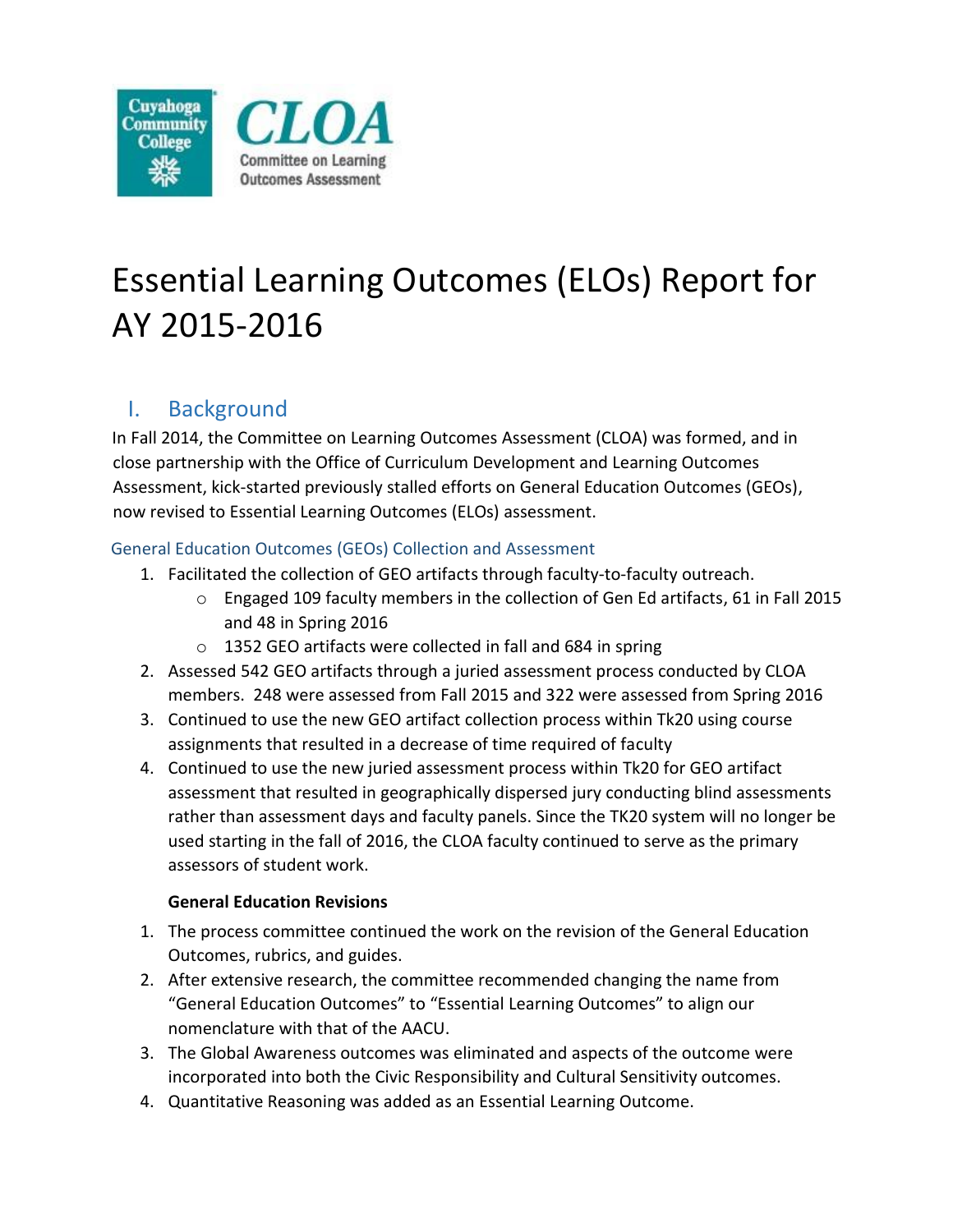- 5. All outcomes, rubrics and guides were revised and reviewed by the CLOA committee. The materials were also tested for usability against existing artifacts.
- 6. Input was gathered via SurveyMonkey from all stakeholders including faculty (full-time and part-time), external advisory committee members, and program managers. Student focus groups were also held on each campus in order to gather student input.



| % Proficient |
|--------------|
| 12.85        |
| 11.67        |
| 16.67        |
| 10.17        |
|              |
|              |
|              |
|              |
| 8.27         |
| 10.11        |
| 6.74         |
| 7.95         |
| % Proficient |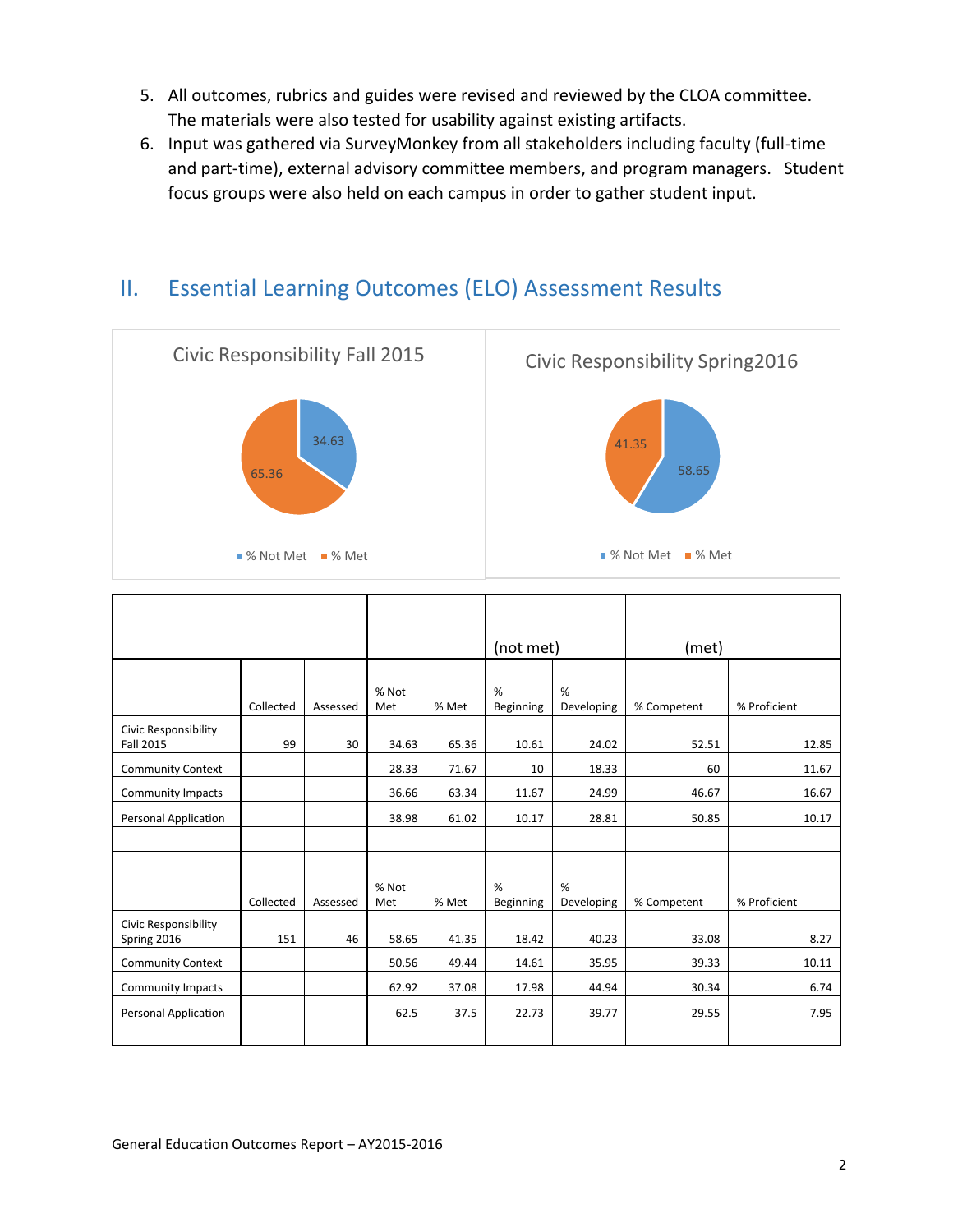

|                          |           |          |       |       | (not met)   |              | (met)     |              |
|--------------------------|-----------|----------|-------|-------|-------------|--------------|-----------|--------------|
|                          |           |          | % Not |       |             |              | %         |              |
|                          | Collected | Assessed | Met   | % Met | % Beginning | % Developing | Competent | % Proficient |
| <b>Critical Thinking</b> |           |          |       |       |             |              |           |              |
| Fall 2015                | 340       | 111      | 28.03 | 71.97 | 7.95        | 20.08        | 49.79     | 22.18        |
| Defines the problem      |           |          | 17.5  | 82.5  | 3.75        | 13.75        | 57.5      | 25           |
| Analyzes possible        |           |          |       |       |             |              |           |              |
| solutions                |           |          | 34.17 | 65.82 | 7.59        | 26.58        | 44.3      | 21.52        |
|                          |           |          |       |       |             |              |           |              |
| Solves problem and       |           |          |       |       |             |              |           |              |
| defends solution with    |           |          |       |       |             |              |           |              |
| reason and evidence      |           |          | 32.5  | 67.5  | 12.5        | 20           | 47.5      | 20           |

|                                                                    |           |          |              |       |             | (not met)    |                | (met)        |  |
|--------------------------------------------------------------------|-----------|----------|--------------|-------|-------------|--------------|----------------|--------------|--|
|                                                                    | Collected | Assessed | % Not<br>Met | % Met | % Beginning | % Developing | %<br>Competent | % Proficient |  |
| <b>Critical Thinking</b><br>Spring 2016                            | 151       | 96       | 37.25        | 62.75 | 13.97       | 23.28        | 39.25          | 23.5         |  |
| Defines the problem                                                |           |          | 26.53        | 73.47 | 8.84        | 17.69        | 41.5           | 31.97        |  |
| Analyzes possible<br>solutions                                     |           |          | 37.83        | 62.17 | 12.84       | 24.99        | 41.22          | 20.95        |  |
| Solves problem and<br>defends solution with<br>reason and evidence |           |          | 46.79        | 53.21 | 19.87       | 26.92        | 35.26          | 17.95        |  |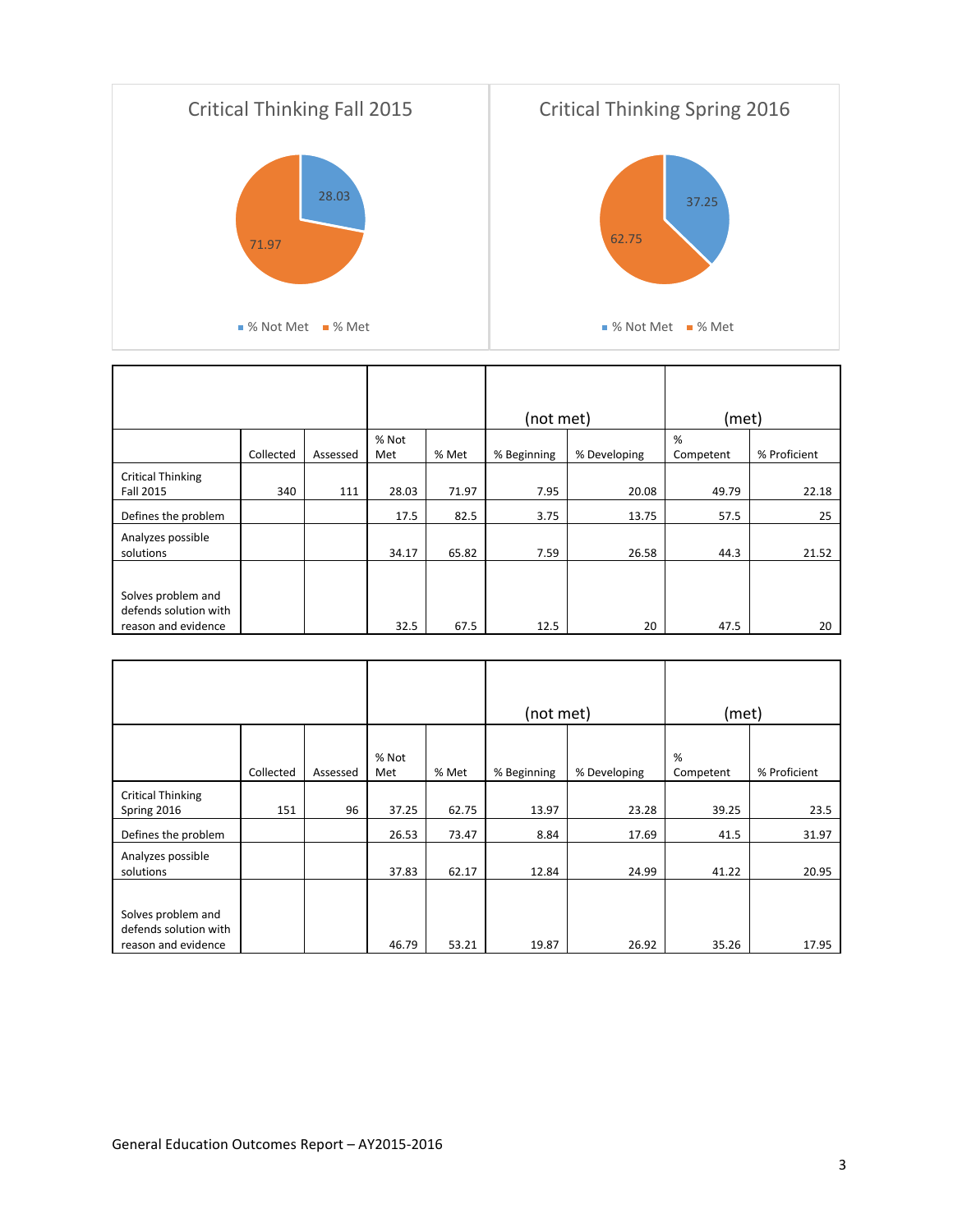

|                                 |           |          |              |       |             | (not met)       |             | (met)        |
|---------------------------------|-----------|----------|--------------|-------|-------------|-----------------|-------------|--------------|
|                                 | Collected | Assessed | % Not<br>Met | % Met | % Beginning | %<br>Developing | % Competent | % Proficient |
| Oral Communication<br>Fall 2015 | 235       | 62       | 10.93        | 89.07 | 0.41        | 10.52           | 54.02       | 35.05        |
| Delivery                        |           |          | 21.6         | 78.4  | 0.62        | 20.98           | 61.73       | 16.67        |
| Content                         |           |          | 7.45         | 92.54 | 0.62        | 6.83            | 50.93       | 41.61        |
| Language                        |           |          | 3.7          | 96.29 | 0           | 3.7             | 49.38       | 46.91        |

|                           |           |          |       |       | (not        |            |             |              |
|---------------------------|-----------|----------|-------|-------|-------------|------------|-------------|--------------|
|                           |           |          |       |       | met)        |            | (met)       |              |
|                           |           |          |       |       |             |            |             |              |
|                           |           |          | % Not |       |             | %          |             |              |
|                           | Collected | Assessed | Met   | % Met | % Beginning | Developing | % Competent | % Proficient |
| <b>Oral Communication</b> |           |          |       |       |             |            |             |              |
| Spring 2016               | 235       | 51       | 20.17 | 73.83 | 2.94        | 17.23      | 48.6        | 31.23        |
| Delivery                  |           |          | 29.41 | 70.59 | 4.2         | 25.21      | 45.38       | 25.21        |
| Content                   |           |          | 24.79 | 75.21 | 4.2         | 20.59      | 44.54       | 30.67        |
| Language                  |           |          | 6.3   | 93.7  | 0.42        | 5.88       | 55.88       | 37.82        |

99 assigned, 48 weren't completed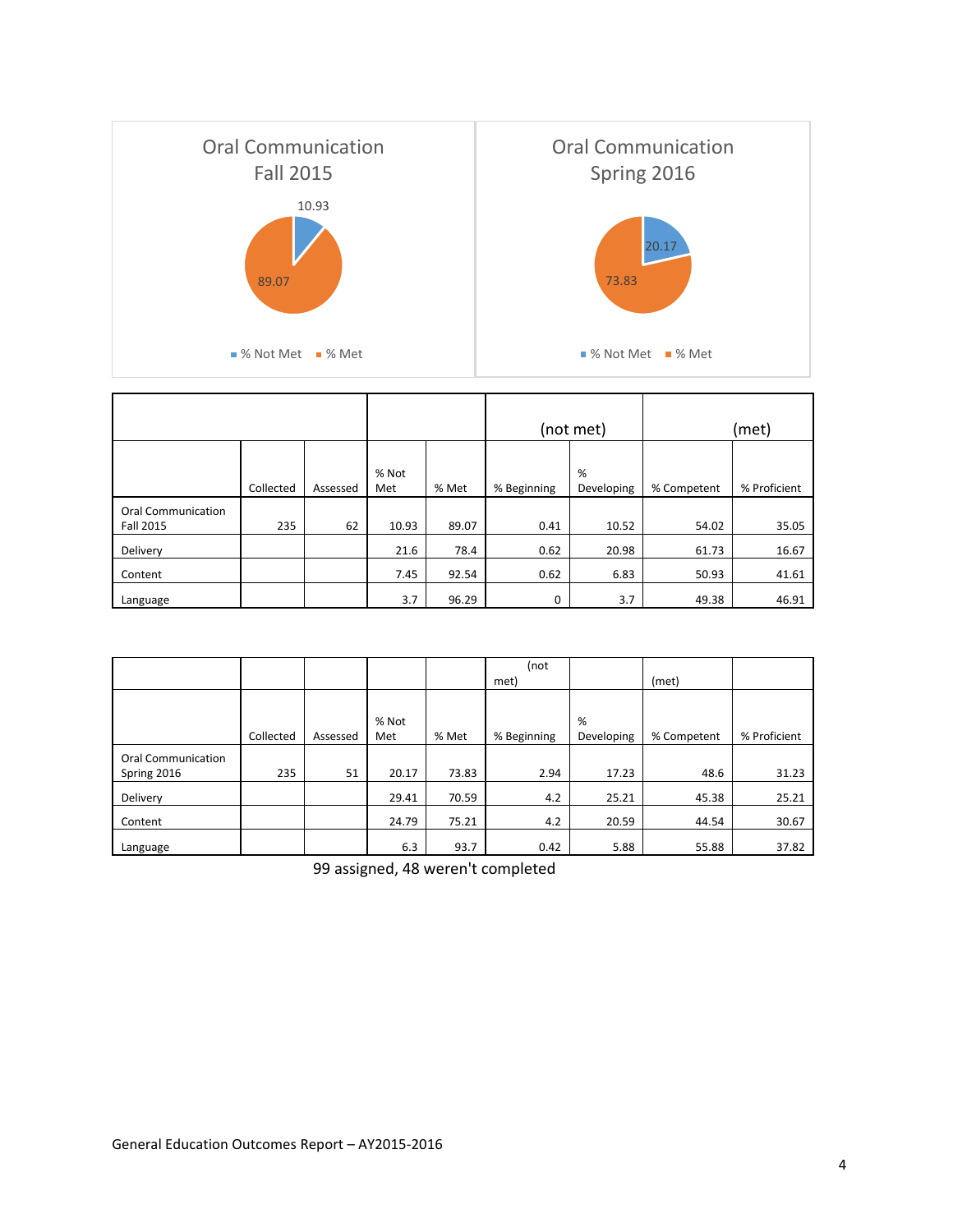

|                               |           |          |              | (not met) |             | (met)           |             |              |
|-------------------------------|-----------|----------|--------------|-----------|-------------|-----------------|-------------|--------------|
|                               |           |          |              |           |             |                 |             |              |
|                               | Collected | Assessed | % Not<br>Met | % Met     | % Beginning | %<br>Developing | % Competent | % Proficient |
| Written<br>Communication Fall |           |          |              |           |             |                 |             |              |
| 2015                          | 188       | 31       | 12.12        | 87.88     | 0.83        | 11.29           | 55.37       | 32.51        |
| Mechanics                     |           |          | 18.18        | 81.82     | 1.65        | 16.53           | 52.89       | 28.93        |
| Content                       |           |          | 10.75        | 89.26     | 0.83        | 9.92            | 54.55       | 34.71        |
| Language                      |           |          | 7.44         | 92.56     | 0           | 7.44            | 58.68       | 33.88        |

|                          |           |          |                |       | (not        |            |             |              |
|--------------------------|-----------|----------|----------------|-------|-------------|------------|-------------|--------------|
|                          |           |          |                |       | met)        |            | (met)       |              |
|                          |           |          |                |       |             |            |             |              |
|                          |           |          | % Not          |       |             | %          |             |              |
|                          | Collected | Assessed | Met            | % Met | % Beginning | Developing | % Competent | % Proficient |
| Written<br>Communication |           |          |                |       |             |            |             |              |
| Spring 2016              | 112       | 35       | 7.33           | 92.67 | 0           | 7.33       | 36          | 56.67        |
| Mechanics                |           |          | 11             | 89    | 0           | 11         | 41          | 48           |
| Content                  |           |          | 9              | 91    | $\Omega$    | 9          | 33          | 58           |
| Language                 |           |          | $\overline{2}$ | 98    | 0           | C.         | 34          | 64           |

55 were assigned, 24 weren't completed